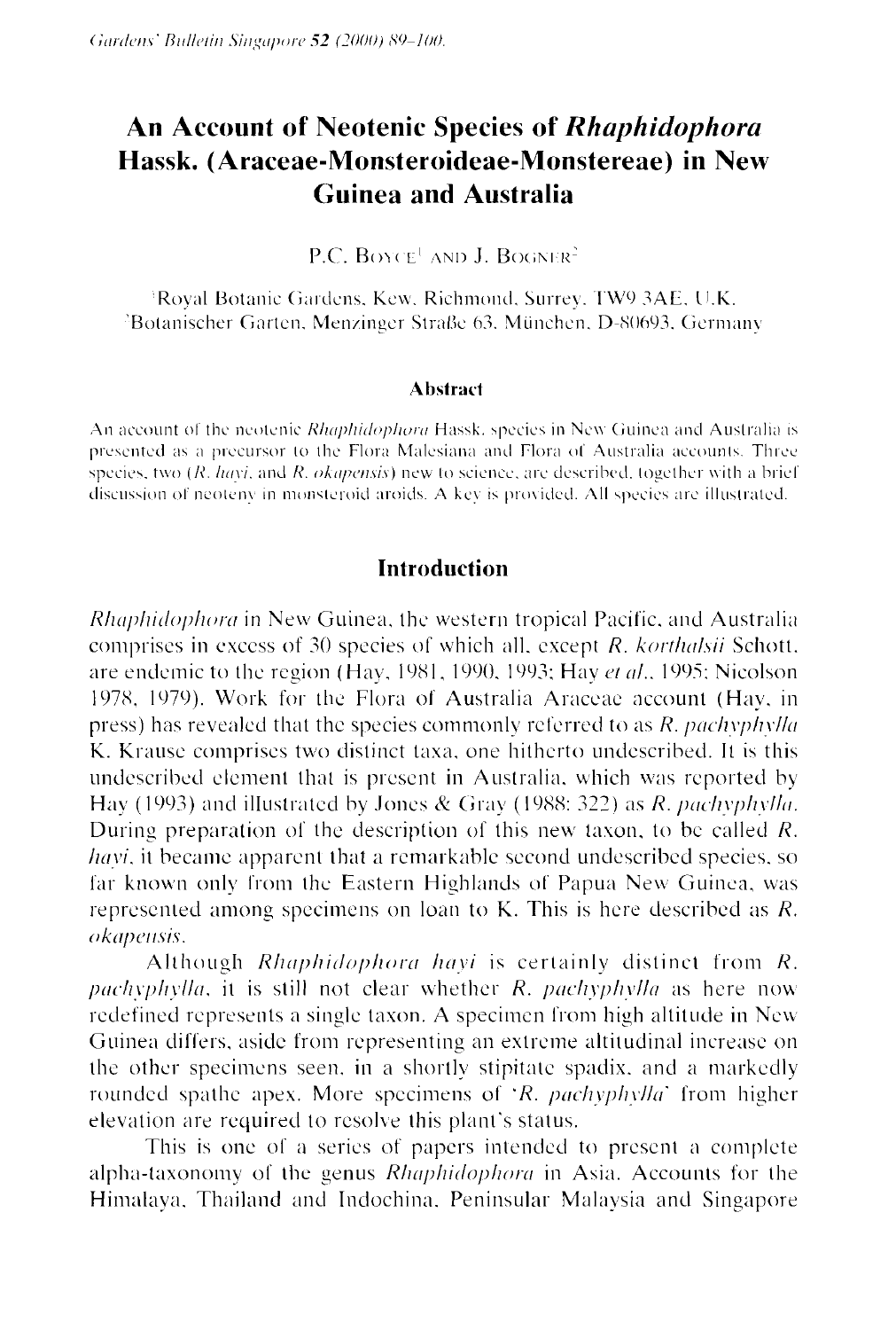(Boyce, 1999), the Indonesian archipelago excluding Borneo and Irian Java, the Philippines (Boyce, 2000), Borneo, and Papuasia are being prepared and will be published separately. All morphological terms emploved follow Stearn (1992).

## **Neoteny in Monstereae**

The three *Rhaphidophora* species discussed here display neotenic habit: plants retaining juvenile vegetative morphology at sexual maturity. Neoteny in Monstereae appears to be of two types, obligate or facultative, defined as to whether a species is habitually neotenic, or whether certain individuals display a neotenic habit, and others do not.

The obligate species can be further divided into those that undergo no change in their vegetative morphology at flowering (complete neoteny), and those that produce a token adult phase at flowering, e.g., a shingling species producing slightly scattered leaves on flowering shoots. Rhaphidophora okapensis belongs to the first group, R. havi to the second.

Complete neoteny is a feature of a very few species of Rhaphidophora. Aside from  $R$ . *okapensis*, only  $R$ . *latevaginata*  $M$ . Hotta (Borneo) has this character. R. latevaginata differs from  $R$ . *okapensis* in flowering at the tips of adherent shingling shoots, by the much larger, oblong, truncate-based leaf laminas, and by the considerably larger inflorescence. Elsewhere in the Monstereae only Scindapsus lucens Bogner & P.C. Boyce (Sumatera, Peninsular Malaysia), and neotropical Monstera tuberculata Lundell are known to be completely neotenic.

Facultative neoteny is so far known to occur in the widespread  $R$ . *beccarii* (Engl.) Engl. (neotenic plants lacking the leaf lamina division prominent in the typical form have been described as  $R$ . *fluminea* Ridl.), and is occasionally observed in *Epipremium pinnatum* (L.) Engl..

It appears from the above that neoteny in the Monstereae may have arisen independently several times.

## Key to Neotenic Rhaphidophora in New Guinea and Australia

|  | 1a. Leaf base cordate on flowering shoots. Stylar region conical            |
|--|-----------------------------------------------------------------------------|
|  |                                                                             |
|  | 1b. Leaf base truncate, acute or cuneate on flowering shoots. Stylar region |
|  |                                                                             |

2a. Flowering shoots with base of leaf lamina truncate; spadix stipitate, stigma elongated, longitudinally orientated. Plant with disarticulating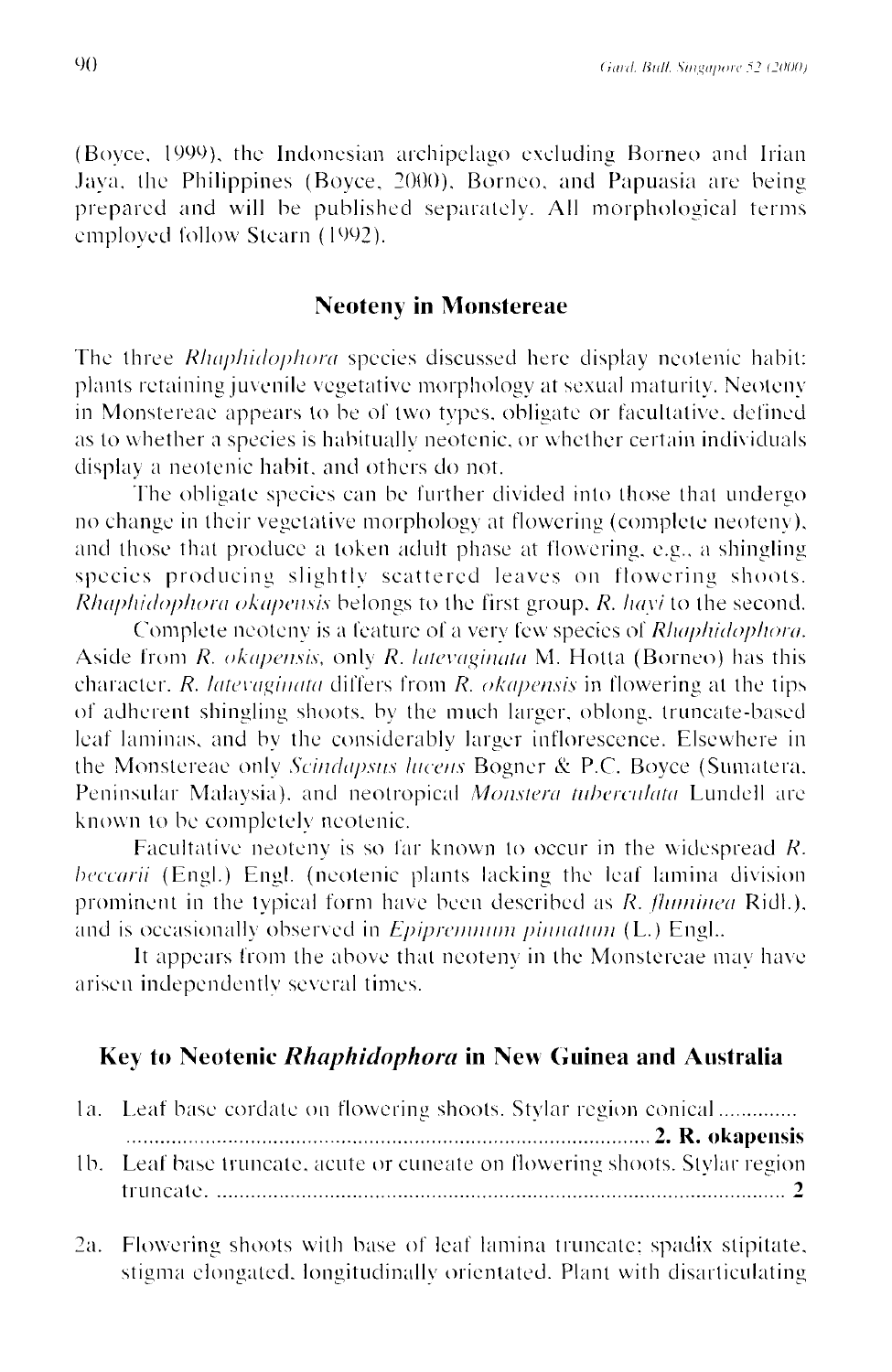side shoots functioning as vegetative propagation units ..... 1. R. havi 2b. Flowering shoots with base of leaf lamina acute to cuneate; spadix sessile, stigma punctiform. Plant without disarticulating side shoot... 

# 1. Rhaphidophora havi P.C. Boyce & Bogner, sp. nov.

Rhaphidophora pachyphylla auctt. Austr. non K. Krause

A R. pachyphylla laminis latioribus basi truncatis, stigmatibus maioribus elatis oblongis in spadice longitudinaliter positis; ramis lateralibus brevibus liberis leviter in frangentibus ad propagationem vegetativam pertinentibus differt—TYPUS: Australia, Queensland, Cooroo Lands, north Johnstone River, near Innisfail, Nov 1965, Webb & Tracey 7066 (BRI, holo).

#### Figure 1.

Moderate-sized, slender to somewhat robust, semi-leptocaul, homeophyllous neotenic liane to 5 m; *seedling stage* a non-skototropic shingling juvenile shoot; pre-adult plants forming small terrestrial colonies; adult shoot architecture comprised of clinging, physiognomically unbranched, mostly denselv leafy, sterile stems and abbreviated, free, fertile stems; stems rectangular-terete in cross section, widest side prominently convex, smooth, dark green, without prophyll and cataphyll fibre but with very thin, adherent, petiolar sheath tissue, internodes to  $8 \times 1$  cm, separated by slight + straight sears, older stems sub-woody; *flagellate foraging stems* weakly developed. usually at least partially leafy and mostly replaced by short, readily disarticulating free side shoots functioning as vegetative propagation units; *clasping roots* arising from the internodes, prominently pubescent; feeding roots c. 3 mm diam., brown, minutely pubescent, sparsely lenticellate; leaves distichous, shingling on adherent shoots, densely arranged or slightly scattered on free shoots, scattered leaves with internodes between carrying a prominent eataphyll of short duration; cataphylls and prophylls membranous, soon drying and falling; *petiole* deeply grooved,  $1-2 \times 0.2-0.3$ cm, smooth, apical and basal genicula barely visible; *petiolar sheath* prominent but soon drying and adhering to stem while falling from petiole, membranous, ligulate, margins of ligule fused, the ligule extending up to 3 em above base of lamina and enclosing shoot apex; lamina broadly to narrowly ovate-elliptic, stiffly coriaceous, base truncate to cuneate or cordate (the last not on flowering shoots), and briefly decurrent, apex acute with a tiny tubule; *midrib* prominently raised abaxially, slightly raised adaxially; primary venation densely pinnate, slightly raised abaxially, somewhat impressed adaxially; *interprimaries* sub-parallel to primaries, slightly raised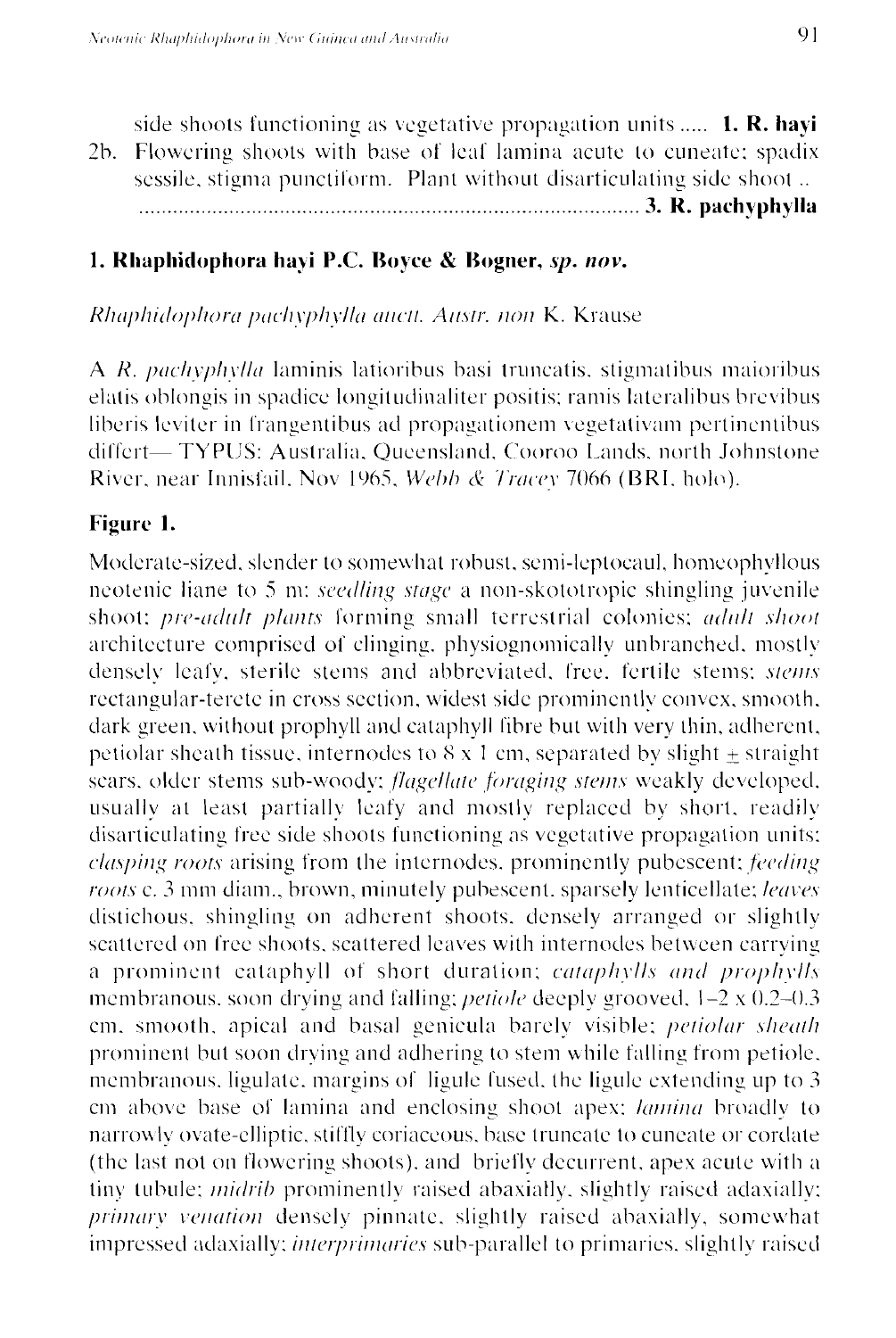

#### **Figure 1. Rhaphidophora hayi P.C. Boyce** & **Bogner**

**A.** adult shoot with flowering branch **x** <sup>1</sup>/<sub>i</sub>: B. leaf lamina **x** +: C. venation detail **x** 3; D. preadult climbing shoot  $x + E$ , disarticulating side shoot  $x \frac{1}{x}$ ; F. inflorescence x 1; *G.* spadix detail at female receptivity x 10: H. spadix detail at post anthesis x 10. A-C from Webb & Tracey *7066;* <sup>D</sup>- H horn *Snrid~. Prrttisoii* **P:** *Wood 2384.*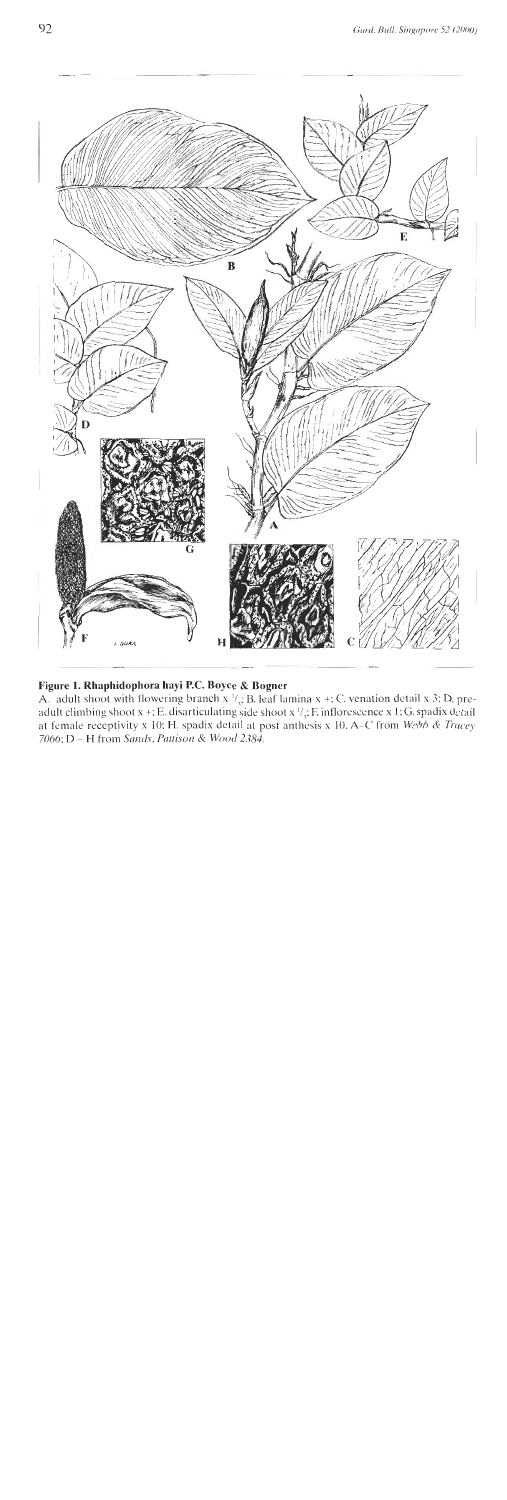on both leaf surfaces; secondary venation reticulate, slightly raised abaxially. + flush adaxially; *inflorescence* solitary, subtended by a membranaceous prophyll and one or more cataphylls, these soon falling; *peduncle* slightly laterally compressed,  $2-3 \times 0.6-1$  cm; *spathe* canoe-shaped, stoutly beaked, 5.5–8 x 2–4 cm, stiffly fleshy, yellow, gaping wide at female receptivity and then slowly falling to leave a large scar at the base of the spadix; *spadix* stoutly cigar-shaped, shortly stipitate; stipe 4-6 x 3-3.5 mm; spadix inserted  $\pm$  level on stipe, 3.5–6 x 1–1.2 cm, yellow; *stylar* region weakly developed. mostly irregularly rhombohexagonal,  $1-1.3 \times 1-1.1$  mm, truncate; *stigma* prominently raised, elongated, longitudinally orientated, c.  $0.3-0.5 \times 0.2-$ 0.4 mm; *anthers* not exserted at anthesis; *infructescence* not seen.

Distribution: Irian Jaya, Papua New Guinea [including New Britain, New Ireland, Bougainville and Muvua (Woodlark) Island], and Australia (Eastern tropical Queensland).

*Habitat*: Primary, secondary and monsoonal rain forest on coralline limestone and basalt,  $20 - 600$  m altitude.

Note: While resembling Rhaphidophora pachyphylla K. Krause, R. hayi is immediately distinguishable by the flowering shoots with broader, truncatebased leaf laminas, the raised, larger, elongated, longitudinally orientated stigmatic region, the occasional foraging shoot, and by the presence of free, disarticulating side shoots functioning as vegetative propagation units. This last character is unique in the Monsteroideae.

Other specimens seen: INDONESIA: Irian Jaya, 2 km N of Manokwari, Nicolson 1577 (B. K. L. US). PAPUA NEW GUINEA: Woodlark (Muyua) Island, Kulumadau, Brass 28831 (GH, L); Milne Bay, Esa'ala subdistrict, Normanby Island, Sewa Bay, 21 Oct 1971, Lelean & Streimann LAE 52541 (L, US); Cnetral Prov., Sogeri Plateau, 5-7 miles beyond Kokoda Trail Monument, 30 miles east of Port Moresby, Nicolson 1431 (L, US); Bougainville, Arawa, McKillup's Plantation, 6 km west of Kieta, Nicolson 1512 (B, K, US). New Britain, Kandrian, along road from airport, Nicolson 1540 (L, US); New Ireland, Namatanai, Hans Meyer Range, above Mandih river, near Mandih Lake, c. 6 km WNW of Taron, 30 Oct 1975, Sands, Pattison & Wood 2384 (K & K (living collection accession no. 1975-5026) & K (spirit no. 63938)). AUSTRALIA: Queensland, Cape Tribulation, *Rijkers* 1484 (BRI). There are many collections from Australia (mostly at BRI and QRS) but all, except that cited here, are sterile and are not included here.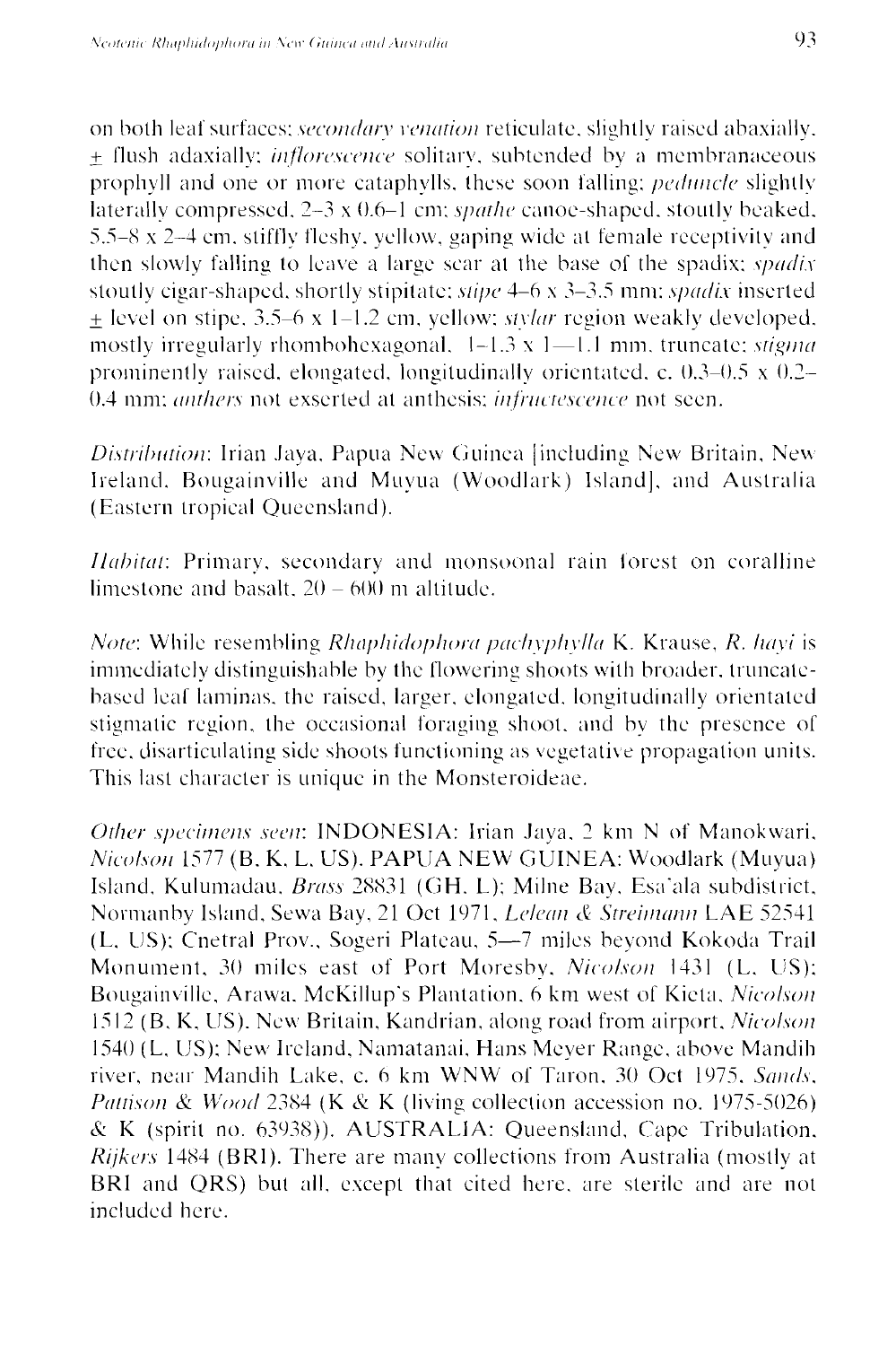## 2. Rhaphidophora okapensis P.C. Boyce & Bogner, sp. nov.

A *Rhaphidophora okapensis* differt ab omnibus speciebus ceteris Novac Guineae ramis rigide erectis, laminis foliorum parvis valde coriaceis ovatocordatis longe acuminatis, inflorescentiis amplis purpureis differt — TYPUS: Papua New Guinea, Eastern Highlands, 5 miles NE of Okapa, 24 Sept 1964. Hartley TGH 13098 (CANB, holo: GH, L. iso).

## Figure 2.

Moderate, lightly robust, semi-leptocaul, homeophyllous neotenic liane to unknown ultimate height; seedling stage and pre-adult plants not observed; *adult shoot* architecture comprised of clinging, physiognomically unbranched, densely leafy, sterile stems, and adherent, leafy fertile stems; stems terete in cross section, smooth, without papery adherent prophyll, cataphyll and petiolar sheath remains, internodes to  $5 \times 0.75$  cm, separated by slightly swollen nodes with rather  $\pm$  sloping scars, older stems subwoody; flagellate foraging stems not observed; clasping roots arising sparsely from the internodes, smooth to very slightly pubescent; feeding roots not observed; leaves distichous, those on adherent shoots weakly shingling to slightly scattered, those on free shoots pendent to slightly spreading; cataphylls and prophylls membranous, soon drying and falling; petiole shallowly and broadly grooved,  $1-4 \times 0.1-0.2$  cm, smooth, apical and basal genicula quite prominent: *petiolar sheath* prominent, membranous, ligulate, ligule extending c. 1.5 cm beyond apical geniculum, soon drying and adhering to stem, later disintegrating and falling; lamina ovate, mid-green above, paler below, very stiffly coriaceous, base cordate to rounded and slightly notched, apex long acuminate with a pronounced tubule; *midrib* proximally raised abaxially, slightly impressed adaxially; *primary venation* pinnate, slightly raised on both leaf surfaces; *interprimaries* sub-parallel to and barely distinguishable from primaries, slightly raised on both leaf surfaces; secondary venation reticulate, slightly raised abaxially and adaxially; *inflorescence* solitary on short leafy shoots, subtended by a fully developed or reduced foliage leaf, and a membranous, soon-degrading, long-ligulate prophyll; *peduncle* terete, 4–6 x 0.15–0.2 cm; *spathe* broadly canoe-shaped, rounded, minutely apiculate, 3–3.5 x 1.2–1.5 cm, stiffly fleshy, vellow, turning purple, falling to leave a large scar at the base of the spadix: *spadix* stout-cigar-shaped, stipitate, inserted level on stipe, 1.9–2.2  $x$  0.75–1 cm; stipe 4–4.5  $x$  1–1.2 mm; stylar region conical, regularly rhombohexagonal in plan view,  $0.8-1$  x c. 1 mm; *stigma* slightly raised, punctiform, c. 0.4 mm diam.; *anthers* exserted at anthesis; *infructescence* not seen.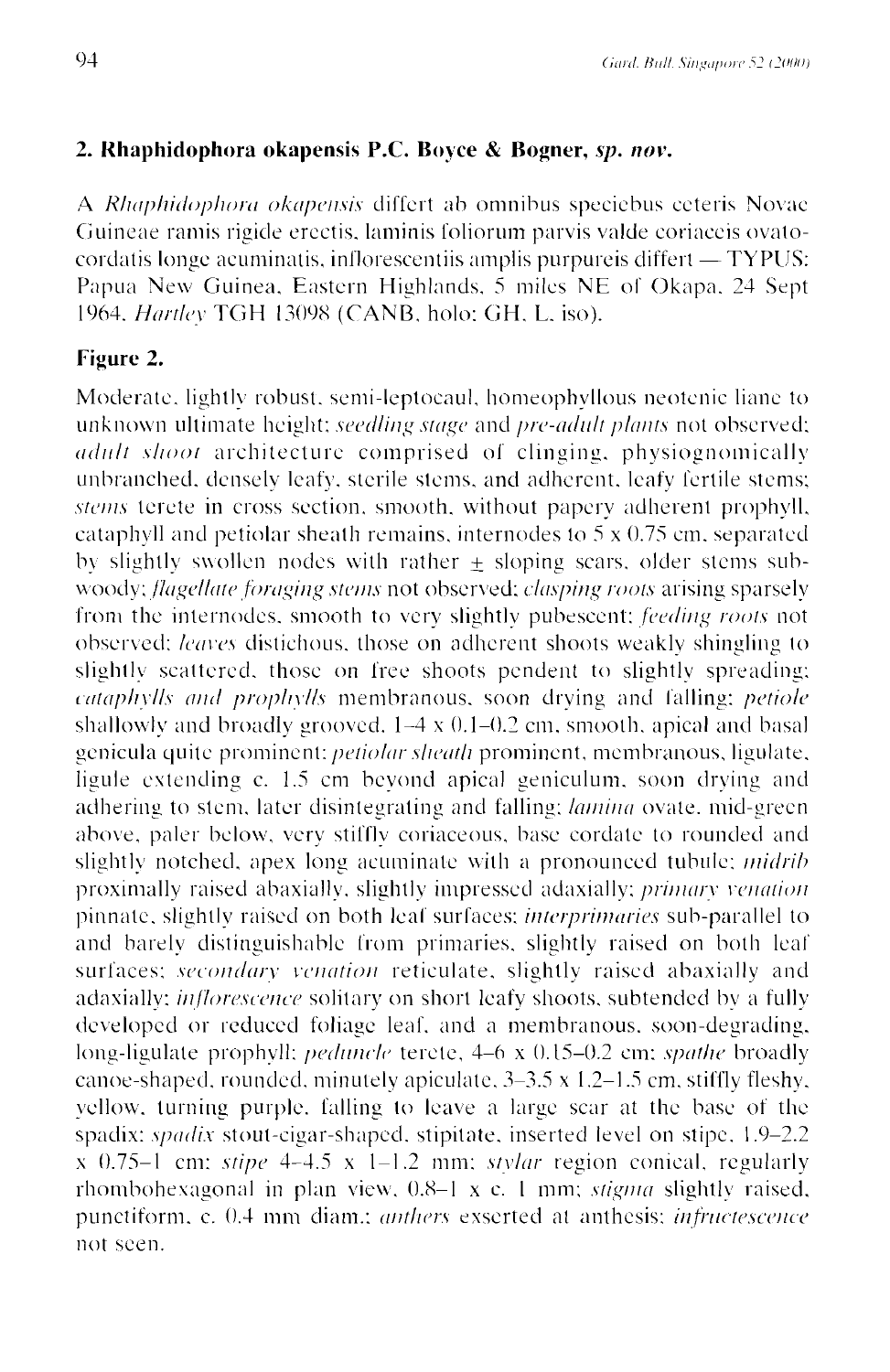

#### Figure 2. Rhaphidophora okapensis P.C. Boyce & Bogner

A. adult shoot with flowering branch x  $\mathcal{V}_4$ ; B. leaf lamina x 1; C. venation detail x 4; D. inflorescence x 1+: E. spadix detail at anthesis x 10; F. pistil, side view x 10. All from from Hartley 13098.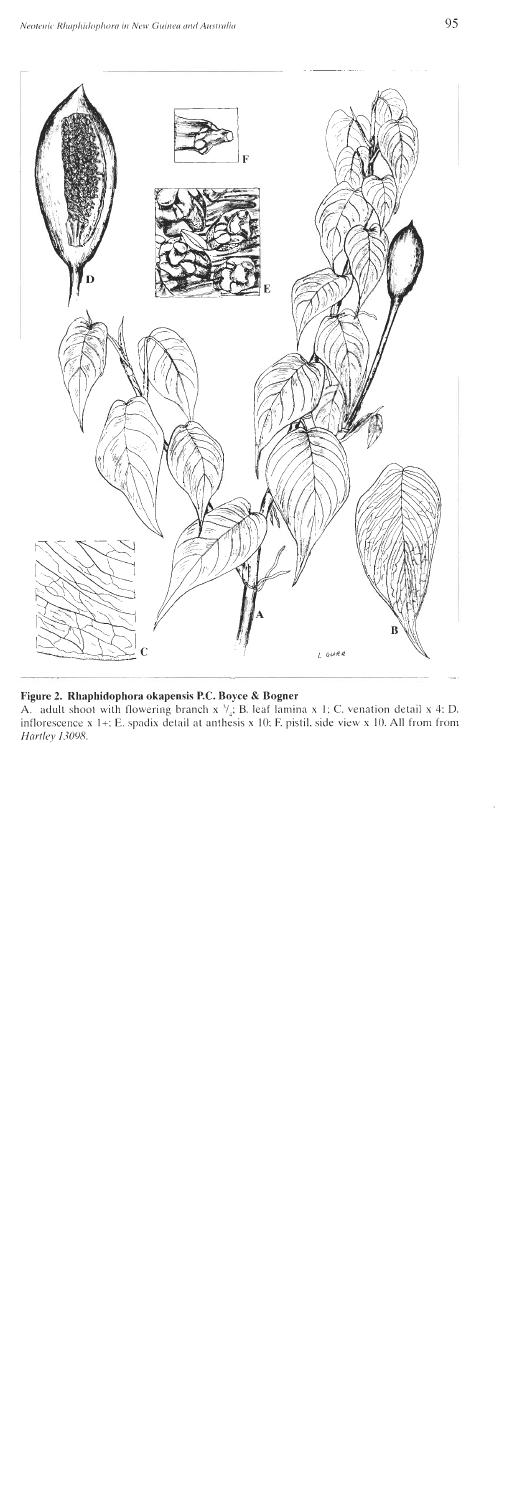Distribution: Papua New Guinea, known only from the type.

Habitat: Disturbed mixed forest on slope, c. 1500 m altitude.

*Note:* A very distinctive species notable for the stiffly erect, densely leafy stems, the thickly coriaceous, ovate-cordate leaves with a long acuminate tip, the relatively large inflorescences that turn purple at maturity, the long-stipitate spadix, and the conical stigmatic region. Based on overall appearance, it is not immediately obvious to what  $\overline{R}$ , *okapensis* is related. It is included here on account of its neotenic habit, a character that might lead to confusion with the preceding species.

## 3. Rhaphidophora pachyphylla K. Krause

*Rhaphidophora pachyphylla* K. Krause, Bot. Jahrb. Syst. 49 (1912):  $92 -$ Type: Papua New Guinea, Madang Province, near Wabbe, 29 Aug 1907, Schlechter 16463 (B, holo; P, iso)

# Figure 3.

Moderate to rather large, somewhat robust, semi-leptocaul, homeophyllous neotenic liane to 5 m; *seedling stage* a non-skototropic shingling juvenile shoot; pre-adult plants forming small terrestrial colonies; adult shoot architecture comprised of clinging, physiognomically unbranched, mostly densely leafy, sterile stems and, free, leafy fertile stems; *stems* rectangularterete in cross section, widest side prominently convex, smooth, mid-green, mostly without prophyll, cataphyll and petiolar sheath fibre although flowering shoots occasionally and briefly with parchment-like remains. internodes to 3 x 1 cm, separated by rather prominent  $\pm$  straight scars, older stems sub-woody; *flagellate foraging stems* absent; *clasping roots* arising sparsely from the internodes, pubescent; feeding roots not observed; leaves distichous, those on adherent shoots shingling, those on free shoots slightly spreading, all densely arranged; cataphylls and prophylls membranous, soon drying and falling: *petiole* deeply grooved,  $1.5-4 \times 0.15-0.2$  cm, smooth, apical and basal genicula quite prominent; *petiolar sheath* prominent, membranous, ligulate, slightly unequal on one side, of short-duration, degrading to very weak fibres and soon falling; *lamina* narrowly ovateelliptic, stiffly coriaceous, base acute to cuneate, apex acute with a short tubule; *midrib* prominently raised abaxially, slightly impressed adaxially; primary venation pinnate, slightly raised abaxially, somewhat impressed adaxially; *interprimaries* sub-parallel to primaries, slightly raised on both leaf surfaces; secondary venation weakly reticulate, slightly raised abaxially, + flush adaxially; *inflorescence* solitary on short to somewhat elongated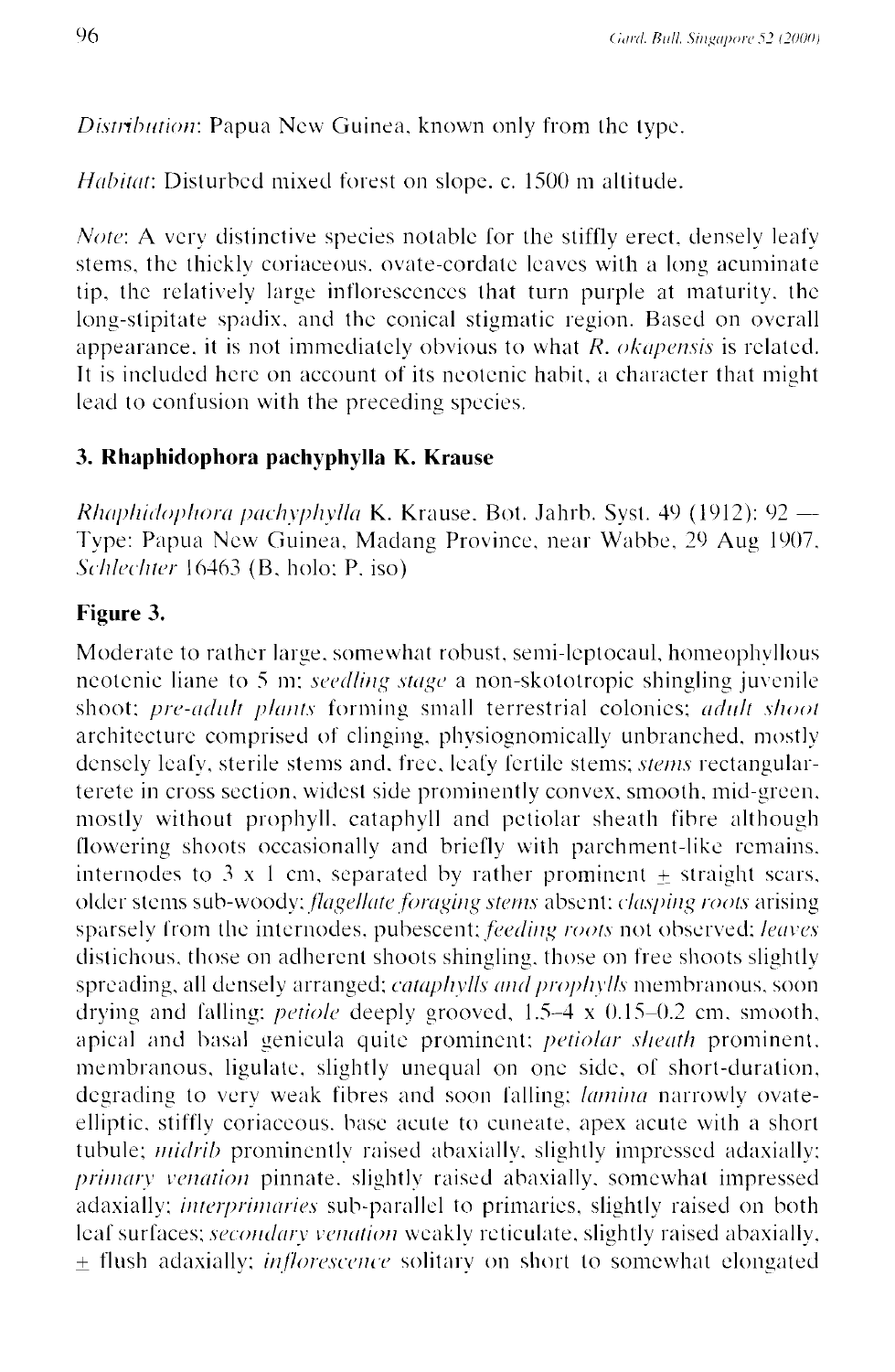

#### Figure 3. Rhaphidophora pachyphylla P.C. Boyce & Bogner

**A.** section of adult shoot with flowering branch **x** +: B. section **of** adult climbing shoot **x** +; leaf lamina x +; C. juvenile climbing shoot x  $\frac{1}{i}$ ; D. pre-adult climbing shoot x +; E. leaf lamina **x** +; F, venation detail x 4: *G*. inflorescence, spathe fallen x 1+; H. spadix detail, post anthesis x 10. A, E - F. G-H from *Schlechter 16436*; B from *Kalkman* 3389; C-D from *Nicolson 1416*.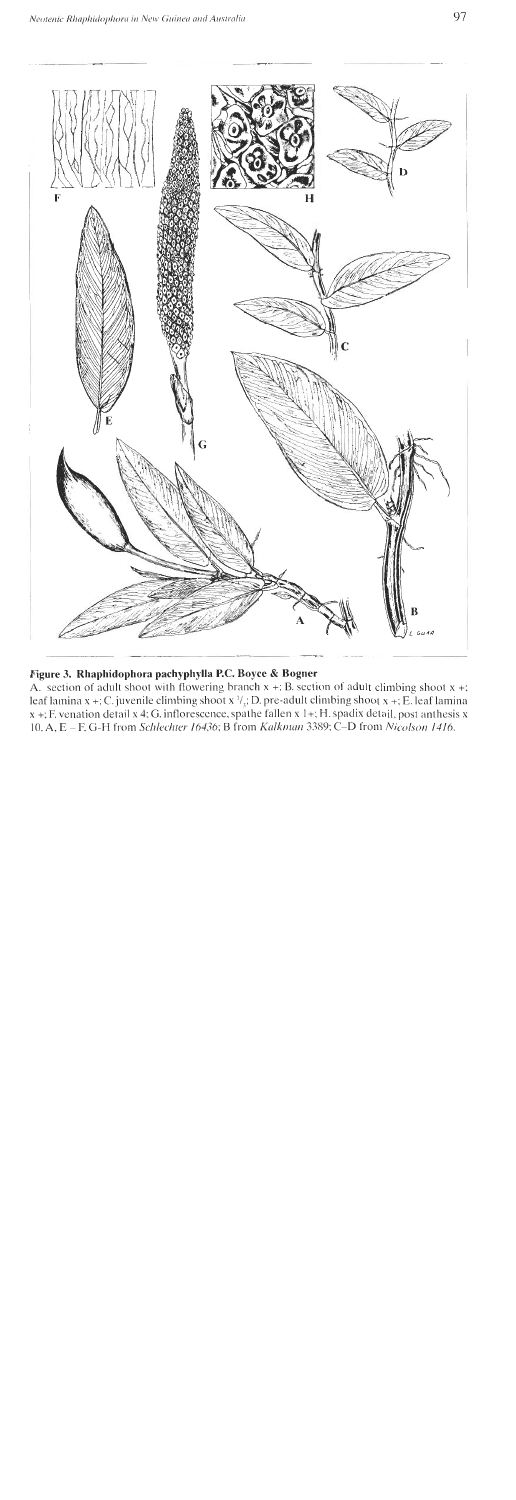leafy shoots, subtended by a fully developed foliage leaf, and soon-degrading membranous prophyll: *peduncle* terete, 4-7 x 0.2-0.25 cm; *spathe* broadly canoe-shaped, obtuse to slightly pointed,  $5-6.5 \times 1.5-2.2$  cm, stiffly fleshy. yellow, gaping at female receptivity and then falling to leave a large scar at the base of the spadix; *spadix* narrowly cigar-shaped. long stipitate; *stipe* 6- $10 \times 2-2.4$  mm; *spadix* inserted obliquely on stipe,  $4-5.5 \times 1.2-1.6$  cm. vellow: *stylar* region weakly developed, mostly irregularly rhomboliexagonal, 1-1.2 x 1-1.4 mm, truncate; *stigma* slightly raised, punctiform, c. 0.2-0.3 x 0.3-0.35 mm; *anthers* slightly exserted at anthesis; *infructescence* not seen.

*Distribution:* Irian Jaya, Papua New Guinea.

*Habitat*: Monsoonal lowland rainforest at 10-30 m altitude (2380 m in montane Nothofagus forest Hoogland & Schodde 6943).

*Notes: 1. Rhapidophora pachyplylla* differs from *R. havi* in leaf shape and form of the stigma. In addition, *R. pachyphylla* lacks the disarticulating shoots unique to *R. hayi* and never has foraging shoots.

2. As noted above, it is still not fully clear whether *R. pachyplivila* as here defined is a single taxon. The collection *Hoogland & Schodde 6943* cited below, and for which habitat and elevation data appear in parentheses above, while vegetatively typical of *R. pachyphylla*, has a markedly rounded spathe apex, a shorter stipe  $(c. 3 \text{ mm long})$  and also represents an enormous altitudinal increase on thc other specimens seen. More specimens of *'K. pachyphylla*<sup> $\dot{a}$ </sup> from higher altitude are required to resolve this plant's status.

*Other specimens seen*: **INDONESIA:** Taminionding, *Kalkman s.n.* (L): Merauke, Bis, Agats. *Widjaja* 6344 (BO, K, L). PAPUA NEW GUINEA: Western Highlands. Wabag subdistrict, near Poio village, west slopes of lower Yaki valley. 6 July 1960, *Hoogland & Schodde* 6943 (BM, GH, L): Brown River F.R., 20-25 miles northwest of Port Moresby, *Nicolson* 1416  $(K, L, US).$ 

## **Acknowledgements**

Thanks are due to Linda Gurr for skilfully executing the illustrations that accompany this article. We also wish to thank Dr H. Roeßler, Munich, for providing the Latin translation of the diagnoses.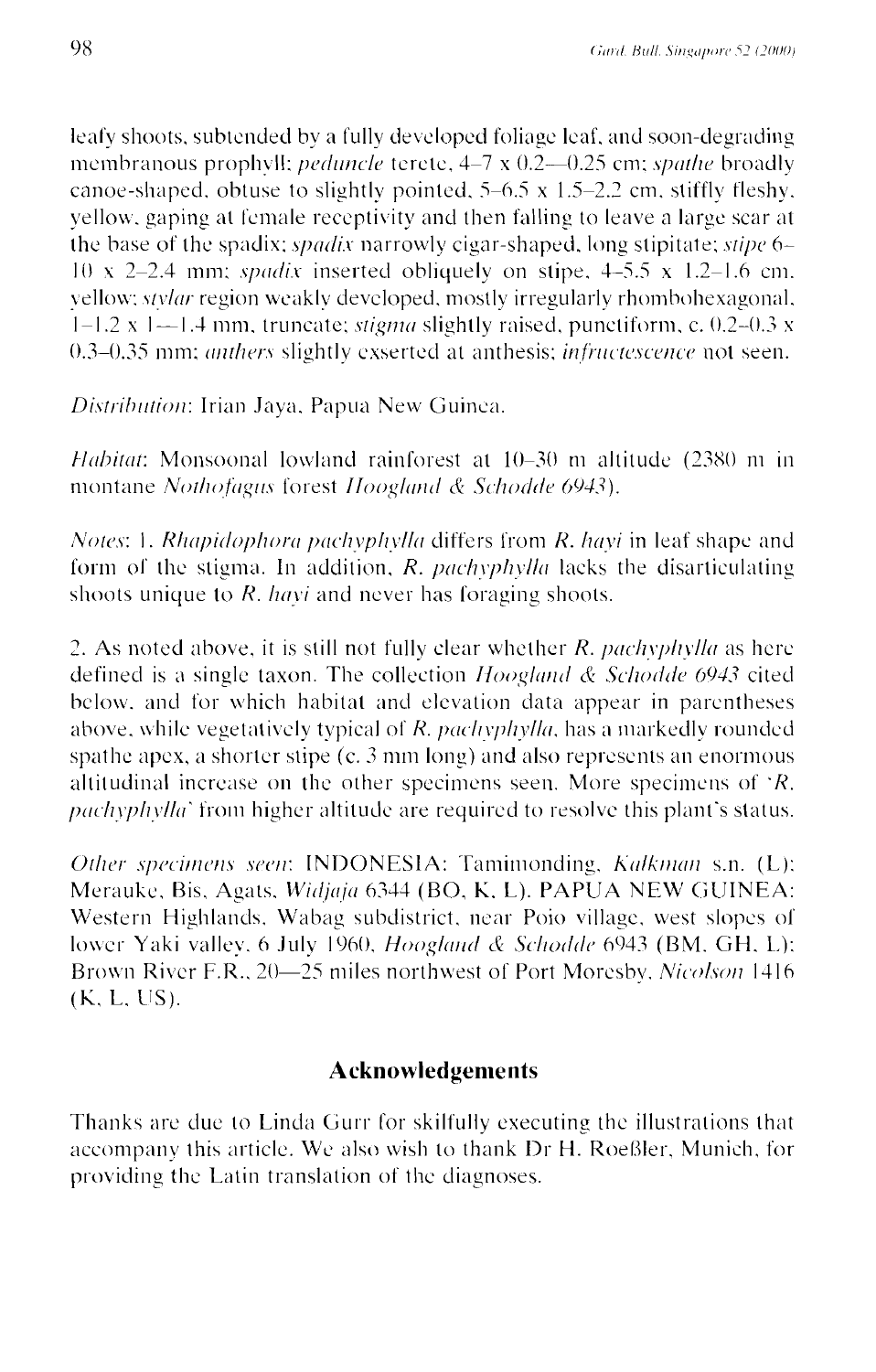#### **References**

- Boyce, P.C. 1999. The genus Rhaphidophora Hassk. (Araceae-*Monsteroideae-Monstereae*) in Peninsular Malaysia and Singapore. Gardens' Bulletin Singapore, 51: 183-255.
- Boyce, P.C. 2000. The genus *Rhapidophora* Hassk. (Araceae-*Monsteroideae-*Monstereae) in the Philippines. Gardens' Bulletin Singapore. 52: (in press).
- Boyce, P.C. (in prep). The genus Rhaphidophora Hassk. (Araceae-Monsteroideae-Monstereae) in Sumatera, Java, Nusa Tenggara, Sulawesi, and Maluku. Gardens' Bulletin Singapore.
- Hay, A. 1981. Araceae. In R.J. Johns & A. Hay (eds), A Students' Guide to the Monocotyledons of Papua New Guinea. Part 1: 31-81. Office of Forests, Port Moresby, Papua New Guinea.
- Hay, A. 1990. *Aroids of Papua New Guinea*. Christensen Research Institute, Madang.
- Hay, A. 1993. *Rhaphidophora petrieana* a new aroid liane from tropical Queensland; with a synopsis of the Australian Araceae-Monstereae. Telopea 52: 293-300.
- Hay, A. (in press). Araceae. In *Flora of Australia*. Vol. 39. ABRS/CSIRO, Melbourne.
- Hay, A., J. Bogner, P.C. Boyce, W.L.A. Hetterscheid, N. Jacobsen& J. Murata, 1995. Checklist and botanical bibliography of the aroids of Malesia, Australia and the tropical western Pacific. *Blumea*, suppl. 8.  $210$  pp.
- Jones, D.L. & Gray, B. 1988. Climbing Plants in Australia. Reed. Sydney.
- Nicolson, D.H. 1978. Araceae. In A.C. Smith (ed.), A precursor to a new Flora of Fiji. Allertonia 1: 331-414.
- Nicolson, D.H. 1979. Araceae. In A.C. Smith (ed.), Flora Vitiensis Nova. 1:  $438 - 460.$
- Stearn, W.T. 1992. *Botanical Latin*, 4<sup>th</sup> edition. David & Charles, Newton Abbot, England.